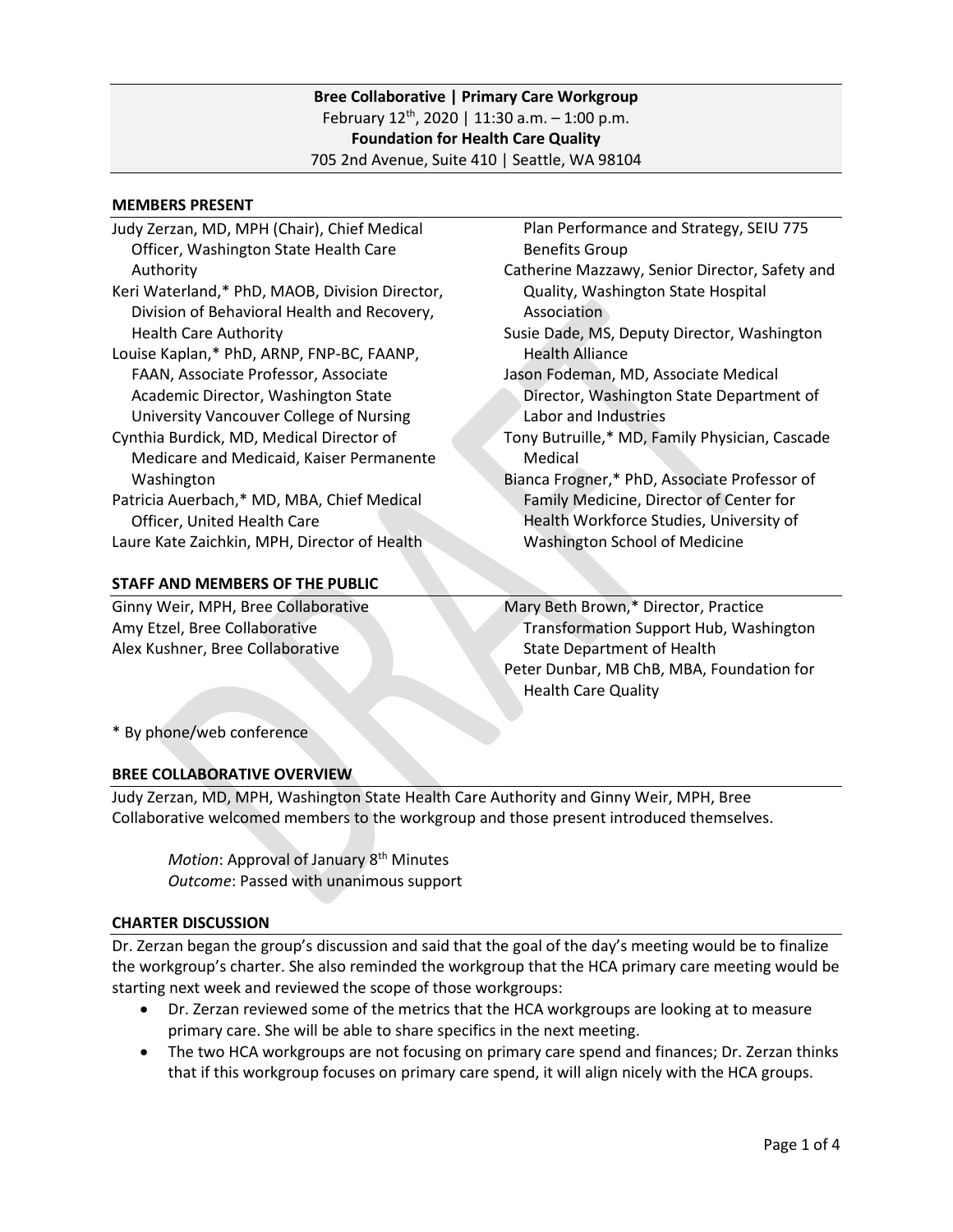The group moved on to discussing the workgroup charter:

- Ms. Weir mentioned that, in the last workgroup, members had seemed interested in talking about the definition of primary care. She expressed concern that the HCA groups are doing that as well.
- Dr. Zerzan thinks that there is an intersection between defining primary care and primary care spend: you have to define who is billing, what they're billing, and where they work to figure out primary care spend. This process is not being done by other groups.
- Tony Butruille, MD, Family Physician, Cascade Medical, noted that the current literature supports a narrow definition for the location of primary care but a wider definition for payment reform and other mechanisms for investment to allow for advanced team-based care.
- Ms. Weir mentioned Senate Bill 6413 and how it will affect the group's work:
	- o Dr. Butruille said it will likely be converted into a budget proviso; even if it becomes a proviso, there will be another group trying to define what primary care is in the future.
	- o Members expressed concern about having overlapping work that comes to different conclusions.
	- o Dr. Butruille explained that the bill came about after a taskforce was created to increase primary care spending in Washington, looking at Oregon and other states as a model. The bill asks for a multi-stakeholder group so that all sides buy into the increased healthcare spend.
	- $\circ$  Dr. Butruille told the group that the work that the Bree does could inform the group created from the senate bill and get a lot of the senate group's work done for them before it starts.
	- o Dr. Zerzan thinks that some of the work in the bill is going to be done by the HCA workgroup; this workgroup will be working on defining primary care and using that to measure spend. This would leave the remaining issue of defining the right amount of primary care spend for the bill's workgroup to address.
	- o Dr. Butruille asked that the mechanism of change for primary care get captured, either in this bill or in other workgroups.
- Susie Dade, MS, Deputy Director, Washington Health Alliance, argued that this workgroup does not have the right members to define payment mechanism. She also expressed some concern about how payers would respond to legislatively mandated payment mechanisms.
	- o She suggested striking payment mechanism decisions from the charter.
	- o She argued that the group's work will be defining the who, what, where of primary care and then defining how we measure primary care spend as a result. That is the entire charter.
	- o Common measure set already has metrics for defining the effectiveness of primary care.
	- o The group could come up with a tool to help organize the group's thinking around its four use cases.
	- o The payment mechanisms bullet and metrics to measure bullet are deleted from the Purpose section of the charter.
- Bianca Frogner, PhD, University of Washington School of Medicine, asked that, in addition to coming up with a definition, the group includes a prioritization of the most important aspects of primary care. She also asked that the group identify some challenges to help the state know where to go next.
- The group discussed the difficulty of defining who a primary care provider is.
	- o The primary care person is the provider who takes responsibility for coordinating the rest of a patient's care.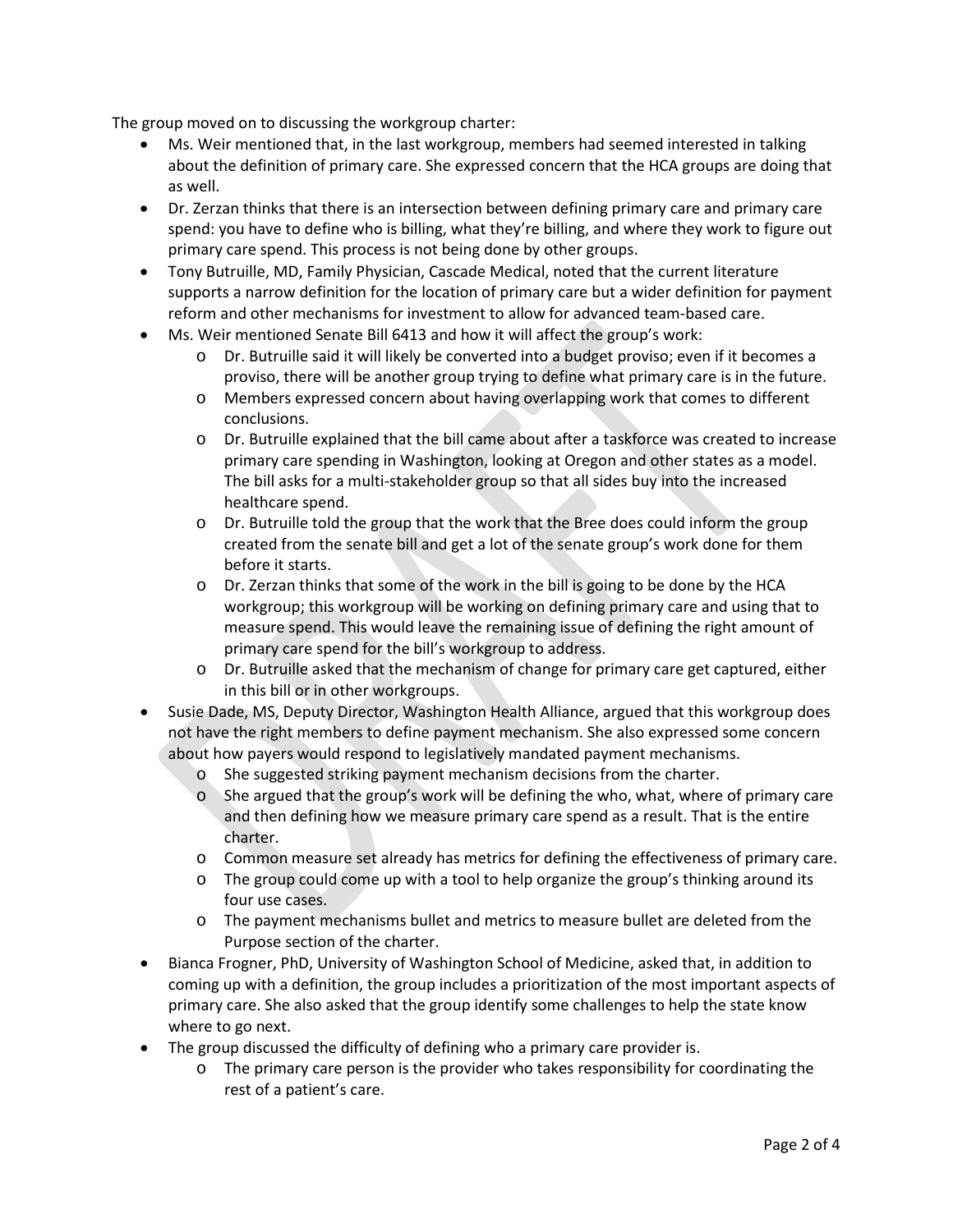- o This could be done by self-attestation— only want providers taking on this role who actively want it.
- Approaching measures with the same rationale as the common measure set: NQF endorsement is not a requirement but is a preference—nationally vetted measures are preferred. Measures also need to have a plan to measure them.
	- $\circ$  It is hard to think of how providers would measure who takes final responsibility for a patient's coordination of care.
- Dr. Butruille added that the group can gesture at how to increase access to primary care, but first it needs to define what primary care is. The group can create a common understanding that gets disseminated to the community. He thinks that codes are not important for the group because they exist inside the fee for service realm. FFS does not truly address the needs of primary care.
	- o Would have to look at the codes in order to measure spend.
	- o Whether or not the group would be defining primary care in terms of what exists now, or what the group would like to see, ideally.
	- o Peter Dunbar, MD, Foundation for Health Care Quality, warned against getting wrapped up in the codes—they are relatively recent and probably will not stay around for long. He thinks the group should first create a definition of primary care and then look at the codes that are currently working.
	- o Dr. Zerzan was warry of moving away from codes since this is how payers make their money.
- Ms. Weir asked the group what value they're adding to the community outside of the OFM report.
	- o The group agreed that the value is in thinking about a common definition of primary care; and, there is value in considering both codes and aspirational goals.
	- o Dr. Zerzan thinks that the OFM report was too focused on physicians—this group could expand beyond just MDs and clinics.
	- o Louise Kaplan, PhD, ARNP, FNP-BC, FAANP, FAAN, Washington State University Vancouver College of Nursing, added that the certification of a provider does not necessarily correlate to whether or not they do primary care.
		- A provider roster can help to indicate who practices in primary care.
- Ms. Weir returned to editing the charter:
	- o The last two bullet of the Purpose section, beginning with "Addressing barriers…" and "Identifying other areas…" were removed.
	- o In the first bullet under Purpose, "current and aspirational" was added after "A common definition".
	- o The third bullet was changed to "A framework for measuring primary care spend".
	- o Laura Kate Zaichkin, MPH, SEIU 775 Benefits Group asked if mentioning behavioral health without other services like dental, vision, and community health would exclude those other services.
		- Group decided to leave behavioral health because the state is interested in it right now and dental and vision would not be feasible for the group's timeline.
		- The group agreed that public and community health (which affects social determinants) is an important facet of behavioral health. The group agreed that this will be addressed but does not need explicit mention in the charter.
	- $o$  3<sup>rd</sup> bullet changed to "A mechanism for measuring primary care" to make sure the group is holding itself to a definition of how to measure primary care spending in Washington.